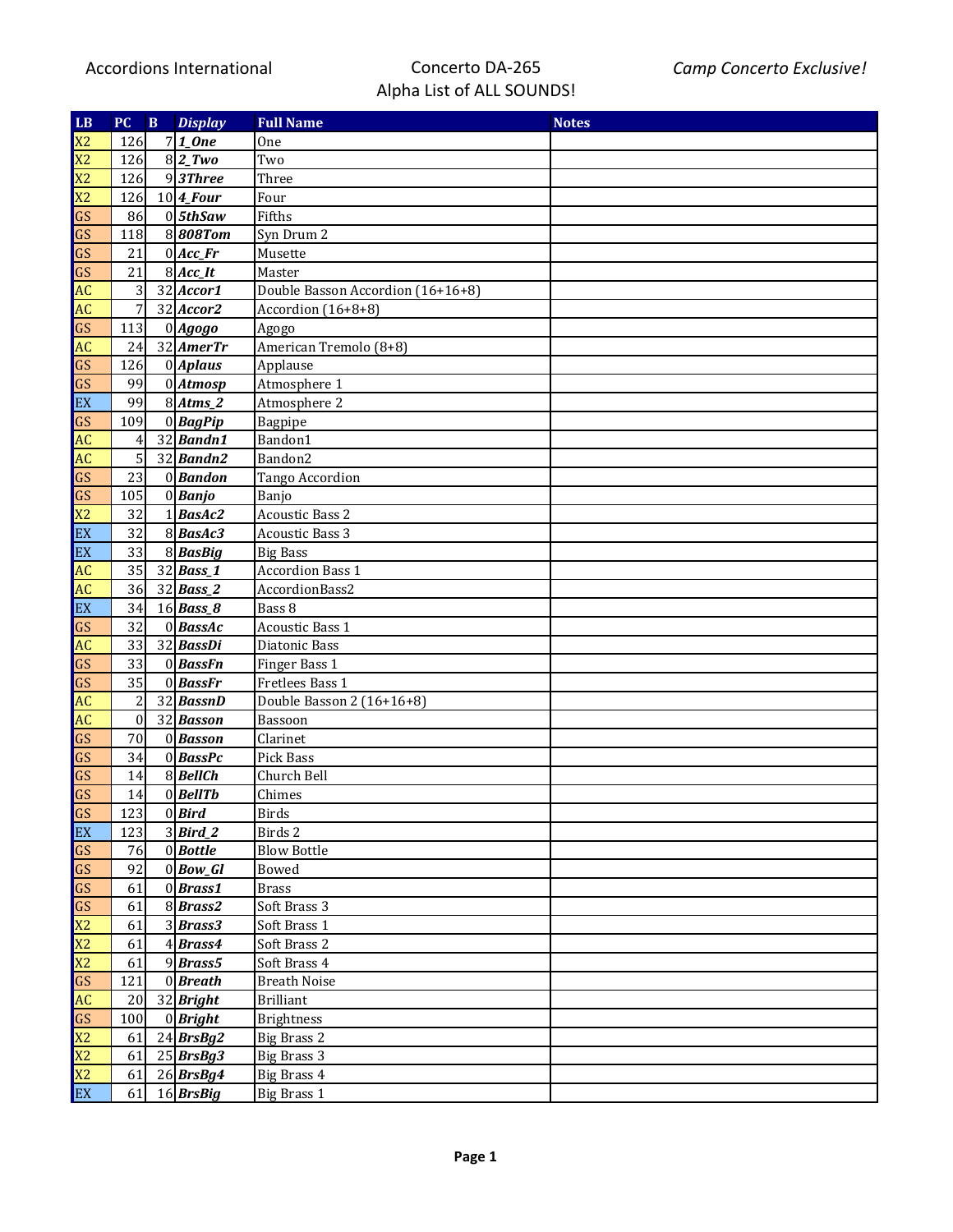| LB             | <b>PC</b> | $\mathbf{B}$ | <b>Display</b>     | <b>Full Name</b>              | <b>Notes</b> |
|----------------|-----------|--------------|--------------------|-------------------------------|--------------|
| GS             | 62        |              | $0$ <i>BrsSy1</i>  | Synth Brass 1                 |              |
| GS             | 63        |              | $0$ <i>BrsSy2</i>  | Synth Brass 2                 |              |
| GS             | 62        |              | $8$ <i>BrsSy3</i>  | Synth Brass 3                 |              |
| GS             | 63        |              | $8$ <i>BrsSy4</i>  | Synth Brass 4                 |              |
| GS             | 87        |              | $0$ Bs & L         | Bass Lead 1                   |              |
| EX             | 34        |              | $8 Bs16+8$         | <b>Bass 16+8</b>              |              |
| EX             | 33        |              | $16$ <i>BsBigS</i> | <b>Big Bass Sustain</b>       |              |
| EX             | 87        |              | $8$ <i>BsLd2</i>   | Bass Lead 2                   |              |
| EX             | 32        |              | $16$ <i>BsRide</i> | Bass + Ride Cymbal            |              |
| X <sub>2</sub> | 33        |              | $1$ <i>BssFn2</i>  | Finger Bass 2                 |              |
| X <sub>2</sub> | 33        |              | $2$ <i>BssFn3</i>  | Finger // Slap Bass           |              |
| X <sub>2</sub> | 33        |              | $3$ <i>BssFn4</i>  | Finger Bass 3                 |              |
| X <sub>2</sub> | 35        |              | $8$ <i>BssFr2</i>  | Fretless Bass 2               |              |
| GS             | 122       |              | $5$ <i>Bubble</i>  | <b>Bubble</b>                 |              |
| GS             | 125       |              | $9$ <i>Burst</i>   | <b>Burst Noise</b>            |              |
| GS             | 125       |              | 3 CarPas           | Car Pass                      |              |
| GS             | 125       |              | 2 CarStp           | $\overline{\text{Car}}$ Break |              |
| <b>AC</b>      | 1         |              | $32$ <i>Cassot</i> | Cassotto                      |              |
| GS             | 115       |              | $8$ <i>Castnt</i>  | Castanet                      |              |
| AC             | 22        |              | $32$ Celest        | Celeste                       |              |
| GS             | 8         |              | $0$ <i>Celest</i>  | Celesta                       |              |
| GS             | 42        |              | $0$   Cello        | Cello                         |              |
| GS             | 84        |              | $0$ <i>Charng</i>  | Charang                       |              |
| GS             | 83        |              | $0$ <i>ChfrLd</i>  | Chiff                         |              |
| GS             | 124       |              | $5$ Chime          | Wind Chime                    |              |
| GS             | 52        |              | $0$ <i>ChoirA</i>  | Choir Aah                     |              |
| EX             | 52        |              | $8$ <i>ChoirB</i>  | <b>Big Choir</b>              |              |
| GS             | 53        |              | $0$ <i>ChoirO</i>  | <b>Scat Voice</b>             |              |
| EX             | 52        |              | 16 ChoirS          | Choir+Strings 1               |              |
| X <sub>2</sub> | 52        |              | $25$ ChoOrg        | Choir + Principal 8           |              |
| <b>AC</b>      | 37        |              | $32$ <i>Chord1</i> | Accordion Chord 1             |              |
| <b>AC</b>      | 38        |              | $32$ <i>Chord2</i> | Accordion Chord 2             |              |
| <b>AC</b>      | 39        |              | $32$ <i>Chord3</i> | <b>Accordion Bass 3</b>       |              |
| EX             | 14        |              | $9$ ChrchB         | Church Bell 2                 |              |
| <b>AC</b>      | 34        |              | $32$ <i>ChrdDi</i> | Diatonic Chord                |              |
| X <sub>2</sub> | 52        |              | $17$ ChrSt2        | Choir+Strings 2               |              |
| X <sub>2</sub> | 52        |              | $4$ ChrVox         | Choir Aah + Voice             |              |
| EX             | 71        |              | $16$ <i>Clar_2</i> | <b>Clarinet Section</b>       |              |
| <b>AC</b>      | 29        |              | $32$ <i>Clarin</i> | Clarinet                      |              |
| GS             | 71        |              | $0$ <i>Clarnt</i>  | Clarinet Vibrato              |              |
| GS             | 7         |              | $0$ <i>Clavcd</i>  | Clavinet                      |              |
| X <sub>2</sub> | 71        |              | $8 C$ <i>IrnMI</i> | Circus Clarinet               |              |
| X <sub>2</sub> | 71        |              | $24$ ClrnSc        | Piccolo                       |              |
| X <sub>2</sub> | 71        |              | $4 C$ <i>IrnVb</i> | <b>Mellow Clarinet</b>        |              |
| X <sub>2</sub> | 7         |              | $8$ <i>ClvFnk</i>  | <b>Funky Clavinet</b>         |              |
| GS             | 116       |              | $8$ Con.BD         | <b>Concert Bass Drum</b>      |              |
| GS             | 43        |              | $0$ <i>Contra</i>  | Contrabass                    |              |
| GS             | 125       |              | $4$ Crash          | Car Crash                     |              |
| GS             | 124       |              | $2$ <i>Creak</i>   | Door Open                     |              |
| GS             | 98        |              | $0$ <i>Crystl</i>  | Crystal                       |              |
| <b>AC</b>      | 32        |              | 32 Diaton          | Diatonic                      |              |
| GS             | 123       |              | $1 $ <i>Dog</i>    | Dog                           |              |
|                |           |              |                    |                               |              |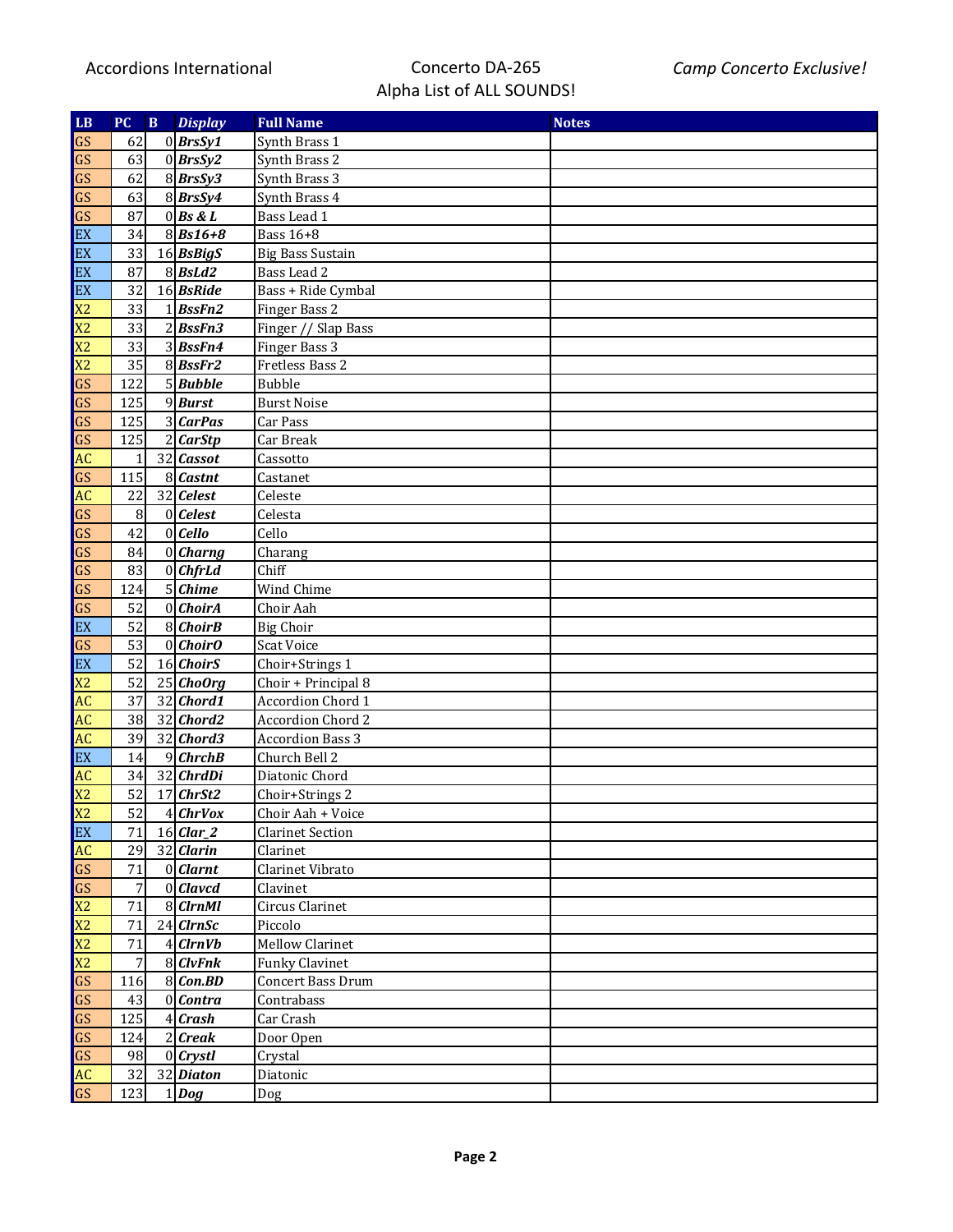| LB             | PC               | $\mathbf B$ | <b>Display</b>               | <b>Full Name</b>         | <b>Notes</b> |
|----------------|------------------|-------------|------------------------------|--------------------------|--------------|
| GS             | 124              |             | 3 Door                       | Door Close               |              |
| GS             | 102              |             | $0$ <i>Echo</i> D            | Echoes                   |              |
| EX             | 102              |             | $2$ <i>EchPn</i>             | Echo Pan                 |              |
| GS             | 69               |             | $0$ <i>EngHrn</i>            | Bassoon                  |              |
| GS             | 125              |             | $1$ <i>Engine</i>            | $\overline{C}$ ar Start  |              |
| GS             | $\left 4\right $ |             | $0$ $EP_1$                   | E. Piano 1               |              |
| GS             | $\mathbf{5}$     |             | $0$ $EP_2$                   | E.Piano 2                |              |
| GS             | $\left 4\right $ |             | $8$ <i>EP_dt1</i>            | E.Piano 3                |              |
| GS             | $\mathbf{5}$     |             | $8$ <i>EP_dt2</i>            | Detune E.Piano2          |              |
| X <sub>2</sub> | $\left 4\right $ |             | $7$ $EP_d$ t3                | Detune E.Piano1          |              |
| X <sub>2</sub> | $\mathbf{5}$     |             | $16$ <i>EP_St1</i>           | E.Piano 2 + Strings      |              |
| X <sub>2</sub> | $\mathbf{5}$     |             | $24$ EP_Vox                  | E.Piano 2 + Voice        |              |
| EX             | 4                |             | $24$ <i>EP60s</i>            | Mix E.Piano              |              |
| EX             | 4                |             | $16$ <i>EPSoft</i>           | Soft E.Piano             |              |
| GS             | 127              |             | $3$ <i>Explsn</i>            | Explosion                |              |
| EX             | 88               |             | $16$ Fant_2                  | Fantasy 2                |              |
| GS             | 88               |             | $\overline{0}$ <i>Fantas</i> | Fantasy 1                |              |
| GS             | 110              |             | $0$ <i>Fiddle</i>            | Fiddle                   |              |
| X <sub>2</sub> | 60               |             | $17$ FlugHr                  | Flugel Horn              |              |
| AC             | 30               |             | $32$ <i>Flute</i>            | Flute                    |              |
| GS             | 73               |             | $0$ <i>Flute</i>             | Jazz Flute               |              |
| EX             | 73               |             | $\overline{8}$ <i>FlutJz</i> | Recorder                 |              |
| GS             | 126              |             | $5$ <i>FootSt</i>            | Foot Step                |              |
| AC             | 18               |             | $32$ French                  | French                   |              |
| GS             | 60               |             | $0$ <i>FrHorn</i>            | French Horn 1            |              |
| EX             | 60               |             | $8$ <i>FrnHr2</i>            | French Horn 2            |              |
| EX             | 60               |             | $16$ <i>FrnHr3</i>           | <b>Horn Section</b>      |              |
| GS             | 123              |             | $2 G$ allop                  | Horse                    |              |
| EX             | 101              |             | $\overline{8}$ Ghost         | Ghost                    |              |
| GS             | 9                |             | $0 $ Gloken                  | Glockenspiel             |              |
| GS             | 101              |             | 0 Goblin                     | Goblins                  |              |
| GS             | 25               |             | $0 Gt_12S$                   | <b>Steel Guitar</b>      |              |
| X <sub>2</sub> | 25               |             | $8\,$ Gt_12S                 | 12 Strings               |              |
| X <sub>2</sub> | 27               |             | $24$ Gt_60s                  | 60 s Guitar              |              |
| GS             | 27               |             | $8\,$ Gt_Chr                 | Clean Guitar 2           |              |
| GS             | 120              |             | $1\, \mathbf{Gt}$ Cut        | Guitar Cut Noise         |              |
| GS             | 30               |             | $0 $ Gt_Dis                  | <b>Distortion Guitar</b> |              |
| GS             | 31               |             | $8\,$ Gt_FB                  | Guitar Feed Back         |              |
| GS             | 30               |             | $8 \, \text{Gt}_F$ db        | Feed Back Guitar         |              |
| GS             | 28               |             | $8$ <i>Gt_Fnk</i>            | Funk Guitar 1            |              |
| GS             | 120              |             | $0 $ Gt_Frt                  | <b>Guitar Fret Noise</b> |              |
| GS             | 24               |             | $0 $ Gt_Nyl                  | Nylon Guitar             |              |
| X <sub>2</sub> | 24               |             | $16$ <i>Gt_Str</i>           | Nylon Guitar+Strings     |              |
| X <sub>2</sub> | 26               |             | $24$ GtCntr                  | <b>Country Guitar</b>    |              |
| X <sub>2</sub> | 30               |             | 16 GtDis2                    | Distorted Guitar Vibr.   |              |
| X <sub>2</sub> | 27               |             | $16$ GtElec                  | Electric Guitar          |              |
| X <sub>2</sub> | 28               |             | $16$ GtFnk2                  | Funk Guitar 2            |              |
| GS             | 31               |             | $0 $ <i>GtHrmn</i>           | <b>Guitar Harmonics</b>  |              |
| X <sub>2</sub> | 26               |             | $1 Gt$ <i>Jaz2</i>           | Jazz Guitar 2            |              |
| X <sub>2</sub> | 26               |             | $4 Gt$ <i>Jaz3</i>           | Double Jazz Guitar 1     |              |
| X <sub>2</sub> | 26               |             | $5 Gt$ <i>Jaz4</i>           | Double Jazz Guitar 2     |              |
| GS             | 26               |             | $0$ <i>GtJazz</i>            | Jazz Guitar              |              |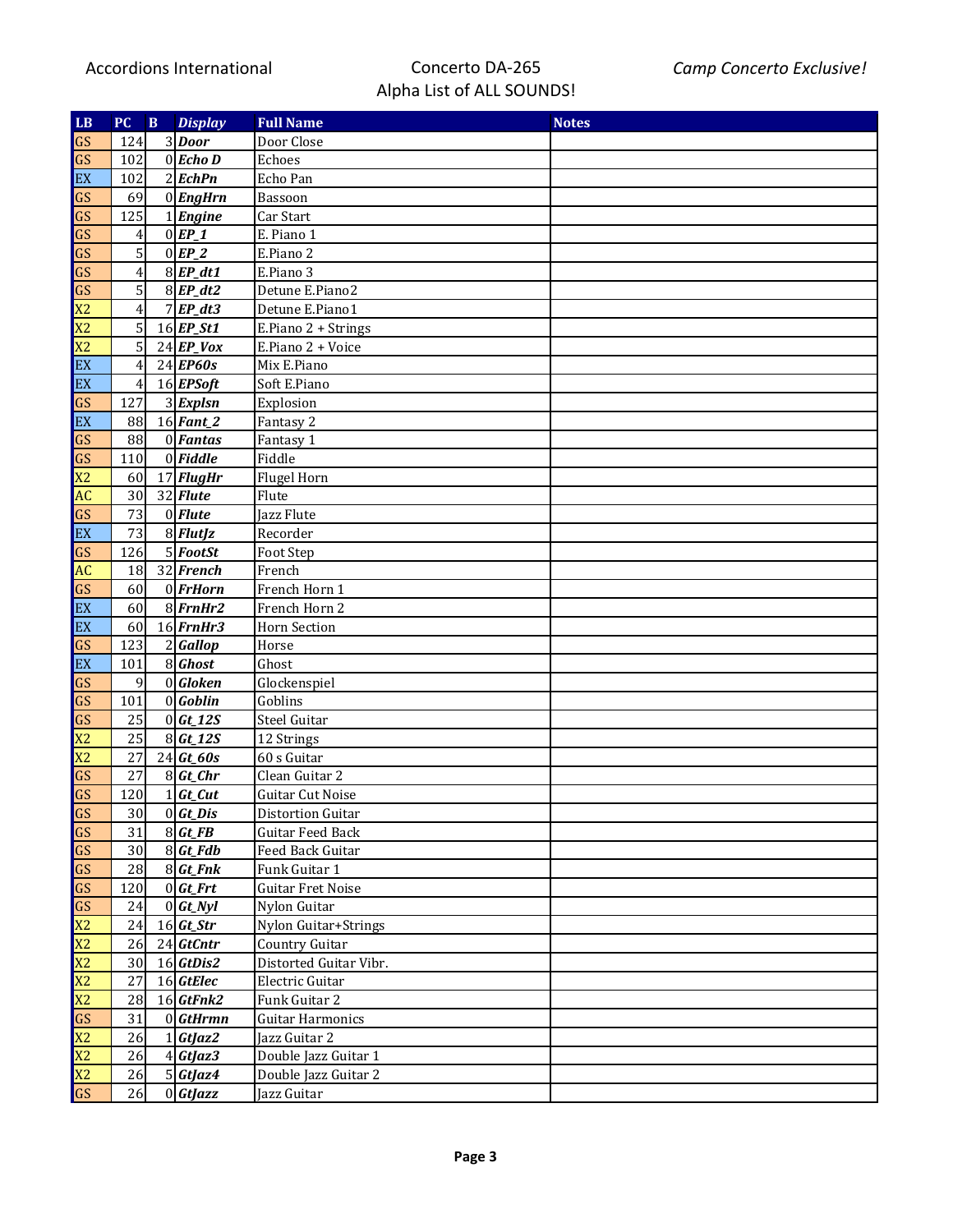| LB.            | PC        | $\mathbf{B}$ | <b>Display</b>         | <b>Full Name</b>                | <b>Notes</b> |
|----------------|-----------|--------------|------------------------|---------------------------------|--------------|
| X <sub>2</sub> | 26        |              | 6 GtJzVb               | Jazz Guitar + Vibes             |              |
| GS             | 28        |              | $0$ <i>GtMutd</i>      | Muted Guitar                    |              |
| GS             | 29        |              | $0 $ GtOvdr            | Overdrive Guitar                |              |
| GS             | 27        |              | $0$ <i>Guitar</i>      | Clean Guitar 1                  |              |
| GS             | 127       |              | $0$ <i>GunSht</i>      | <b>Gun Shot</b>                 |              |
| GS             | 94        |              | $\overline{0}$ HaloPd  | Halo                            |              |
| X <sub>2</sub> | 22        |              | $\overline{8}$ HarBlu  | <b>Blues Harmonica</b>          |              |
| GS             | $6 \mid$  |              | $8$ <i>HarCpl</i>      | Harpsichord 2                   |              |
| AC             | 10        |              | 32 Harmon              | Harmonium (16+8+4)              |              |
| GS             | 22        |              | $0$ <i>Harmon</i>      | Harmonica                       |              |
| GS             | 46        |              | $0$ <i>Harp</i>        | Harp                            |              |
| GS             | $6 \mid$  |              | $0$ <i>Harpsc</i>      | Harpsichord 1                   |              |
| X <sub>2</sub> | 26        |              | $16$ Hawai2            | Hawaiian Guitar 2               |              |
| GS             | 26        |              | $8$ <i>Hawaii</i>      | Hawaiian Guitar 1               |              |
| GS             | 126       |              | $4$ <i>HeartB</i>      | <b>Heart Beat</b>               |              |
| GS             | 125       |              | $0$ <i>Helicp</i>      | Helicopter                      |              |
| GS             | $\vert$ 3 |              | $0$ <i>HonkyT</i>      | <b>Honky Tonk</b>               |              |
| AC             | $\bf{8}$  |              | $32$ <i>Horn</i>       | Horn                            |              |
| X <sub>2</sub> | $6 \mid$  |              | $16$ HrpStr            | Harpsi + Strings                |              |
| GS             | 96        |              | $0$ <i>Ice Rn</i>      | Rain                            |              |
| AC             | 19        |              | 32 Italia              | Italian Accordion               |              |
| GS             | 125       |              | $7$ $\vert$ <i>Jet</i> | Jet                             |              |
| GS             | 108       |              | $0$ <i>Kalimb</i>      | Kalimba                         |              |
| GS             | 121       |              | $1$ <i>KeyClk</i>      | <b>Key Click</b>                |              |
| <b>OR</b>      | 19        |              | $31$ KinGlc            | Tibia 8 Trem + Kinura 8 + Glock |              |
| <b>OR</b>      | 26        |              | $31$ Kinur2            | Tibia 8 Trem + Kinura 8         |              |
| <b>OR</b>      | 27        |              | $31$ <i>Kinur3</i>     | Tibia 8 & 2 2/3 Trem + Kinura 8 |              |
| <b>OR</b>      | 40        |              | $\overline{31}$ Kinur4 | Kinura 8                        |              |
| <b>OR</b>      | 41        |              | $31$ Kinur5            | Kinura 8 + Trem                 |              |
| X <sub>2</sub> | 18        |              | $20$ <i>Kinura</i>     | Kinura 8 + Tremolo              |              |
| GS             | 107       |              | $0$ <i>Koto</i>        | Koto 1                          |              |
| GS             | 127       |              | $2$ <i>LaserG</i>      | Laser Gun                       |              |
| GS             | 126       |              | $1$ <i>Laugh</i>       | Laughing                        |              |
| GS             | 127       |              | $1$ <i>MachnG</i>      | Machine                         |              |
| X <sub>2</sub> | 25        |              | $16$ <i>Mando2</i>     | Mandolin 2                      |              |
| GS             | 25        |              | 16 Mandol              | Mandolin                        |              |
| X2             | 12        |              | $8$ <i>Marim2</i>      | Marimba 2                       |              |
| GS             | 12        |              | $0$ <i>Marimb</i>      | Marimba                         |              |
| <b>AC</b>      | 11        |              | $32$ <i>Mastr1</i>     | Master 1                        |              |
| <b>AC</b>      | 12        |              | $32$ Mastr2            | Master 2                        |              |
| <b>AC</b>      | 13        |              | $32$ <i>Mastr3</i>     | Master 3                        |              |
| <b>AC</b>      | 14        |              | 32 Mastr4              | Master 4                        |              |
| <b>AC</b>      | 15        |              | $32$ <i>Mastr5</i>     | Master 5                        |              |
| <b>AC</b>      | 16        |              | 32 Mastr6              | Master 6                        |              |
| GS             | 117       |              | $0$ <i>MeloT1</i>      | Melodic Tom 1                   |              |
| GS             | 117       |              | $8$ <i>MeloT2</i>      | Melodic Tom 2                   |              |
| GS             | 93        |              | $0$ <i>MetIPd</i>      | Metallic                        |              |
| <b>AC</b>      | 26        |              | $32$ <i>Mus+Pc</i>     | Musette+Piccolo (8+8+4)         |              |
| GS             | 10        |              | $0$ <i>MusBox</i>      | Music Box                       |              |
| <b>AC</b>      | 17        |              | 32 Musett              | Musette $(8+8+8)$               |              |
| GS             | 68        |              | $0$ Oboe               | Oboe                            |              |
| <b>AC</b>      | 27        |              | 32 Oboe1               | Oboe1 (8+4)                     |              |
|                |           |              |                        |                                 |              |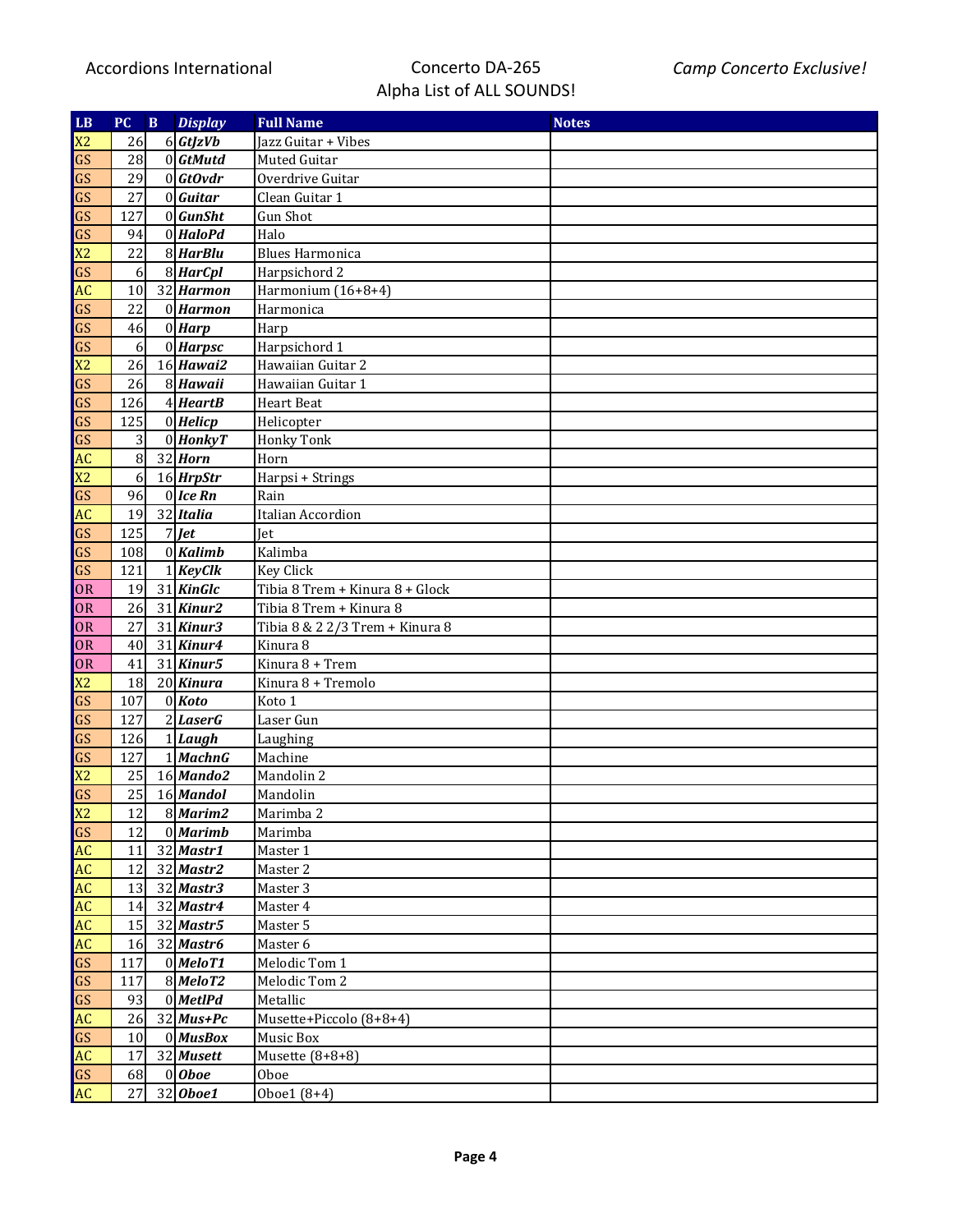| LB             | PC        | $\bf{B}$ | <b>Display</b>         | <b>Full Name</b>              | <b>Notes</b> |
|----------------|-----------|----------|------------------------|-------------------------------|--------------|
| <b>AC</b>      | 28        |          | $32$ <i>Oboe2</i>      | Oboe 2 (8+4)                  |              |
| EX             | 68        |          | $16$ <i>Oboe2</i>      | English Horn                  |              |
| GS             | 79        |          | $0$ <i>Ocarin</i>      | Ocarina                       |              |
| X <sub>2</sub> | 48        |          | $25$ <i>OrcFlt</i>     | Orchestra + Flute             |              |
| EX             | 88        |          | $8$ <i>OrchBl</i>      | Orchestra Bell                |              |
| X <sub>2</sub> | 48        |          | $16$ OrchDy            | Dynamic Orchestra             |              |
| GS             | 55        |          | $0$ <i>OrcHit</i>      | Orchestra Hit                 |              |
| X <sub>2</sub> | 48        |          | $28$ <i>OrcHr2</i>     | Orchestra + Horn 2            |              |
| X <sub>2</sub> | 48        |          | $27$ <i>OrcHrn</i>     | Orchestra + Horn 1            |              |
| GS             | 48        |          | $8$ <i>Orchst</i>      | Orchestra                     |              |
| X <sub>2</sub> | 48        |          | $26$ <i>OrcObo</i>     | Orchestra + Oboe              |              |
| X <sub>2</sub> | 16        |          | $18$ <i>OrCool</i>     | Cool Organ                    |              |
| X <sub>2</sub> | 19        |          | $24$ <i>OrDChr</i>     | Church Org./Dynamic Choir     |              |
| EX             | 16        |          | $16$ Org_60            | 60 Organ                      |              |
| GS             | 20        |          | $0$ <i>Org_Rd</i>      | Reed Organ                    |              |
| <b>AC</b>      | 9         |          | $32$ Organ             | Organ (16+4)                  |              |
| GS             | 16        |          | $0$   Organ1           | Drawbar Organ                 |              |
| GS             | 17        |          | $0$   Organ2           | Jazz Organ 3                  |              |
| GS             | 18        |          | $0$ Organ3             | Rock Organ 3                  |              |
| EX             | 17        |          | $16$ Organ4            | Detune Organ 2                |              |
| X <sub>2</sub> | 33        |          | $24$ OrgBs1            | Organ Bass 1                  |              |
| X <sub>2</sub> | 34        |          | $24$ OrgBs2            | Organ Bass 2                  |              |
| GS             | 19        |          | $0$ OrgCh1             | Church Organ 1                |              |
| GS             | 19        |          | $8$ OrgCh <sub>2</sub> | Church Organ 2                |              |
| X <sub>2</sub> | 52        |          | $24$ OrgCho            | Choir + Organ                 |              |
| X <sub>2</sub> | 16        |          | $13$ <i>OrgClk</i>     | Click Organ                   |              |
| GS             | 16        |          | $8$ OrgDt1             | Detune Organ 1                |              |
| GS             | 17        |          | $8$ OrgDt2             | Jazz Organ 4                  |              |
| EX             | 16        |          | $14$ OrgLw1            | Theatre Organ 1               |              |
| EX             | 16        |          | $15$ <i>OrgLw2</i>     | Theatre Organ 2               |              |
| EX             | 17        |          | $14$ OrgLw3            | Tibia 16 & 4                  |              |
| EX             | 17        |          | $15$ OrgLw4            | Tibia 16 & 4 Tremolo          |              |
| EX             | 18        |          | $14$ OrgLw5            | Chapel Organ                  |              |
| EX             | 18        |          | $15$ OrgLw6            | Tibia 8 & 4 Tremolo           |              |
| EX             | 19        |          | $14$ OrgLw7            | Lower Organ                   |              |
| EX             | 19        |          | $15$ OrgLw8            | Vox 8 Tremolo                 |              |
| EX             | 18        |          | 16 OrgODr              | Organ Drawbar                 |              |
| X2             | <b>16</b> |          | $17$ OrgRck            | Rock Organ 1                  |              |
| X <sub>2</sub> | 16        |          | $22$ <i>OrgRtr</i>     | Rotor Organ                   |              |
| X <sub>2</sub> | 16        |          | $23$ OrGspl            | Gospel Organ                  |              |
| X <sub>2</sub> | 18        |          | $22$ <i>OrgTpt</i>     | Organ Trumpet 8               |              |
| X2             | 16        |          | $26$ OrJazz            | Jazz Organ 2                  |              |
| <b>OR</b>      | 21        |          | $31$ OrPHr1            | Tibia 8 Trem + Post Horn 8    |              |
| OR             | 22        |          | $31$ OrPHr2            | Tibia 8 & 4 Trem + PosHor 8   |              |
| OR             | 38        |          | $31$ OrPHr3            | Organ Post Horn               |              |
| OR             | 39        |          | $31$ OrPhr4            | Organ Post Horn + Trem        |              |
| EX             | 19        |          | $16$ OrPipe            | Church Organ 3                |              |
| X <sub>2</sub> | 16        |          | $27$ OrRck2            | Rock Organ 2                  |              |
| <b>OR</b>      | 36        |          | $31$ OrTmp2            | Organ Trumpet 8               |              |
| <b>OR</b>      | 37        |          | $31$ OrTmp3            | Organ Trumpet 8 w/Trem        |              |
| <b>OR</b>      | 20        |          | $31$ OrTmpt            | Tibia 8 Trem + Trumpet 8 Trem |              |
| <b>OR</b>      | 23        |          | $31$ <i>OrVox1</i>     | Tibia 8 Trem + Vox 8 Trem     |              |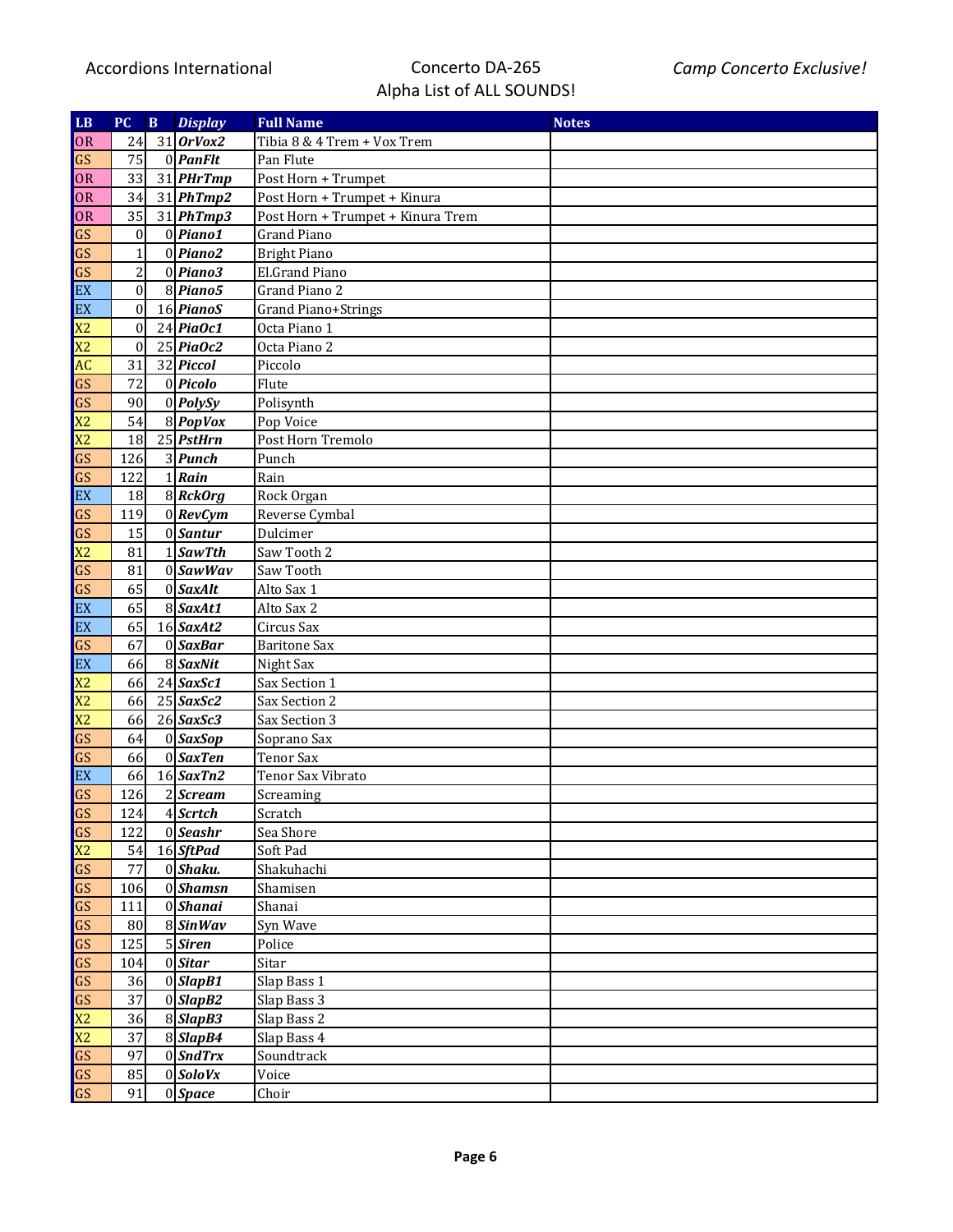| LB             | PC               | $\, {\bf B}$ | <b>Display</b>          | <b>Full Name</b>                   | <b>Notes</b> |
|----------------|------------------|--------------|-------------------------|------------------------------------|--------------|
| GS             | 80               |              | 0 SqrWav                | Square 1                           |              |
| X <sub>2</sub> | 80               |              | $1$ SqrWv2              | Square 2                           |              |
| X <sub>2</sub> | 49               |              | $19$ StAcc2             | Accomp. Strings 2                  |              |
| GS             | 125              |              | 8 <i>StarSh</i>         | <b>Star Ship</b>                   |              |
| GS             | 103              |              | 0 Start                 | Sci-fi                             |              |
| GS             | 114              |              | $0$ SteelD              | Steel Drum                         |              |
| X <sub>2</sub> | 49               |              | $18$ StrAcc             | Accomp. Strings 1                  |              |
| GS             | 122              |              | $4$ Stream              | Stream                             |              |
| X <sub>2</sub> | 49               |              | $16$ StrEns             | <b>Strings Ensemble 3</b>          |              |
| EX             | 49               |              | $8$ <i>StrgOc</i>       | Octa Strings 1                     |              |
| GS             | 48               |              | 0 Strngs                | Strings Ensemble 1                 |              |
| X <sub>2</sub> | 49               |              | $17$ StrOct             | Octa Strings 2                     |              |
| GS             | 45               |              | $0$ <i>StrPiz</i>       | Pizzicato                          |              |
| GS             | 49               |              | $0$ <i>StrSlo</i>       | Strings Ensemble 2                 |              |
| GS             | 120              |              | $2$ <i>StrSlp</i>       | <b>String Slap</b>                 |              |
| GS             | 50               |              | $0$ <i>StrSy1</i>       | Synth Strings 1                    |              |
| GS             | 51               |              | $0$ <i>StrSy2</i>       | Synth Strings 2                    |              |
| GS             | 50               |              | $8$ StrSy3              | Synth Strings 3                    |              |
| GS             | 44               |              | $0$ <i>StrTrm</i>       | <b>Tremolo Strings</b>             |              |
| X <sub>2</sub> | 52               |              | $18$ StrVox             | Strings + Voice                    |              |
| GS             | 95               |              | $0$ SwepPd              | Sweep                              |              |
| GS             | 82               |              | $0 \mid SyCali$         | Calliope                           |              |
| GS             | 38               |              | $\overline{0}$ Syn_B1   | Synth Bass 1                       |              |
| GS             | 39               |              | $0 \mid Sym_B2$         | Synth Bass 2                       |              |
| GS             | 38               |              | $8$ <i>Syn_B3</i>       | Synth Bass 3                       |              |
| GS             | 39               |              | $8\sqrt{\text{Syn}_B4}$ | Synth Bass 4                       |              |
| X <sub>2</sub> | 38               |              | $16$ Syn_B5             | Synth Bass 5                       |              |
| EX             | 118              |              | $9$ <i>SynDr3</i>       | $\overline{\text{S}}$ vn drum 3    |              |
| GS             | 118              |              | $0 \mid$ SynDrm         | Syn Drum 1                         |              |
| X <sub>2</sub> | 81               |              | $8$ <i>SynFlt</i>       | Syn Flute                          |              |
| GS             | 54               |              | $0 \mid$ SynVox         | Synth Voice                        |              |
| GS             | 116              |              | $0$ Taiko               | Taiko Drum                         |              |
| GS             | 107              |              | 8 Taisho                | Koto 2                             |              |
| <b>AC</b>      | 25               |              | 32 TangoA               | Tango Accordion                    |              |
| GS             | 124              |              | $0$ Tele_1              | Telephone 1                        |              |
| GS             | 124              |              | Tele_2                  | Telephone 2                        |              |
| OR             | 15               |              | $31$ ThOrg2             | Theatre Organ 2                    |              |
| OR             | 17               |              | $31$ ThorGl             | Theater Organ Tibia 8 Trem + Glock |              |
| OR             | $\boldsymbol{0}$ |              | $31$ Thorgn             | Theather Organ Tibia 16 & 4 Trem   |              |
| OR             | 14               |              | $31$ ThrOrg             | Theatre Organ 1                    |              |
| GS             | 122              |              | $2$ <i>Thundr</i>       | Thunder                            |              |
| X2             | 18               |              | $24$ TibChr             | Tibia 8 Trem + Chrysoglott         |              |
| X2             | 18               |              | $18$ Tibi16             | Tibia 16 & 2 Tremolo               |              |
| X2             | 18               |              | $\overline{19}$ Tibia8  | Tibia 8 Trem+Post Horn 8           |              |
| X2             | 18               |              | $\overline{21}$ TibVox  | Tibia 8 Trem+Vox 8 Trem            |              |
| GS             | 47               |              | $0$ Timpan              | Timpani                            |              |
| GS             | 112              |              | $0$ <i>TinklB</i>       | Tinkbell                           |              |
| X2             | 16               |              | $20$ ToneWh             | Tone Weel                          |              |
| OR             | 8                |              | $31$ TOrg10             | Tibia 16 & 8 & 4 & 2 2/3 Trem      |              |
| OR             | 9                |              | $31$ TOrg11             | Tibia 16 & 8 & 3 1/5 Trem          |              |
| OR             | 10               |              | $31$ TOrg12             | Tibia 8 & 1 3/5 Trem               |              |
| <b>OR</b>      | 11               |              | $31$ TOrg13             | Tibia 8 & 2 2/3 & 1 3/5 Trem       |              |